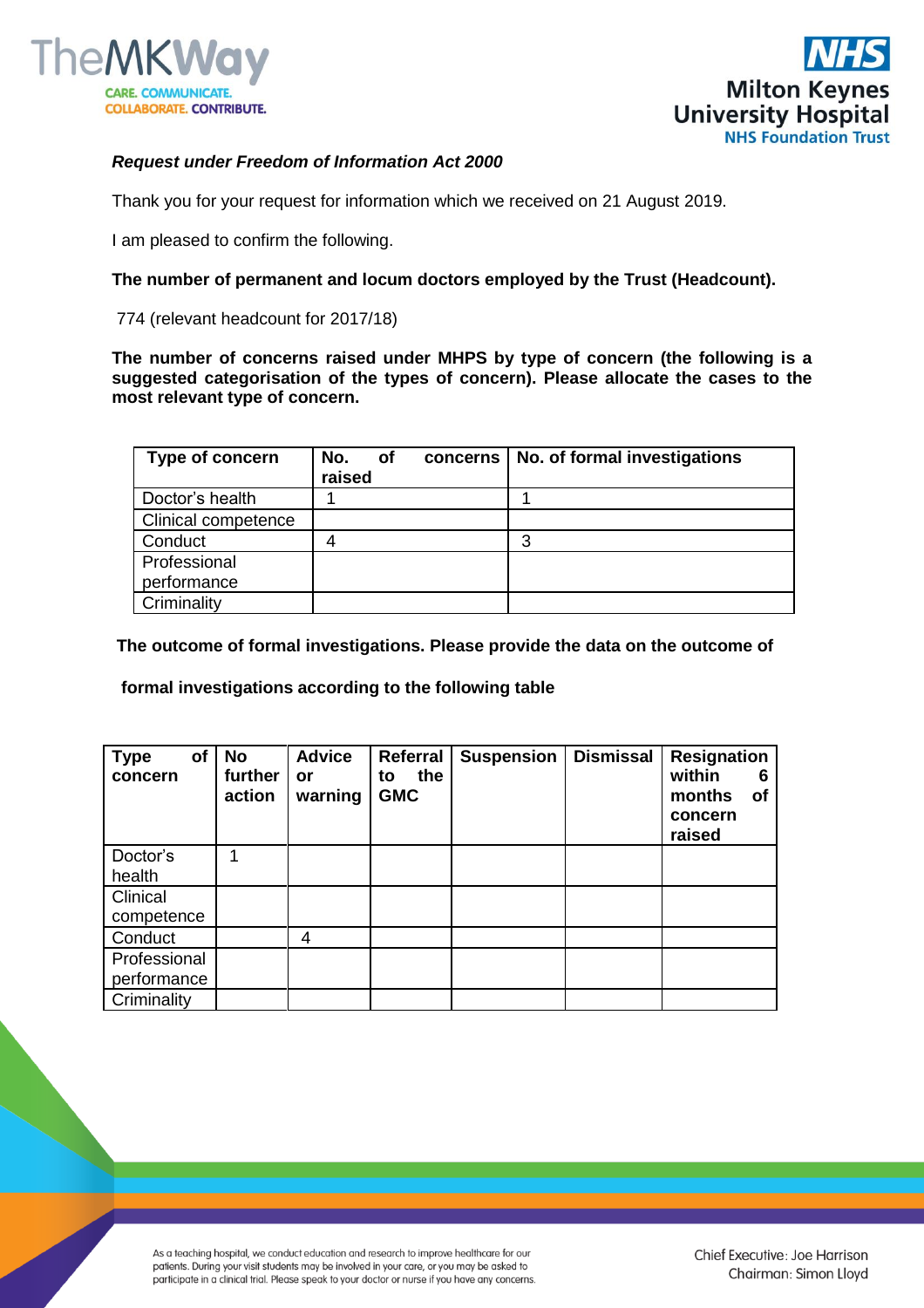



**information requested in 2. and 3. is set out in the report referred to in the second paragraph of the Background above, please just send me a copy of that report instead.** 

N/A (data provided in tabular form requested)

**Please send me your Trust's Disciplinary policy for dealing with concerns raised about doctors, the staff code of conduct, and the number of staff formally trained to handle concerns under MHPS.** 

Attached; 16 current colleagues are trained to handle concerns under our MHPS policy and procedure

You are advised that this information is provided in accordance with the Freedom of Information Act 2000 and is for your personal use. Any re-use of this information will be subject to copyright and the Re-Use of Public Sector Information Regulations (1st July 05) and authorisation from Milton Keynes Hospital NHS Foundation Trust will be required. In the event of any re-use, the information must be reproduced accurately and not used in a misleading manner.

If you are unhappy with the information received in response to this request, please address your complaint to the Patient Affairs Office at Milton Keynes Hospital NHS Foundation Trust, Standing Way, Eaglestone, Milton Keynes MK6 5LD If, after exhausting our internal process, you are still unhappy with the information received, you may write to the Information Commissioner's Office, Wycliffe House, Water Lane, Wilmslow, Cheshire SK9 5AF.

If you need any further assistance, please do not hesitate to contact us at the address above.

Yours sincerely,

Freedom Of Information Co-Ordinator For and on behalf of Milton Keynes Hospital NHS Foundation Trust

> Any re-use of this information will be subject to the 'Re-use of Public Sector Information Regulations' and best practice.

As a teaching hospital, we conduct education and research to improve healthcare for our patients. During your visit students may be involved in your care, or you may be asked to participate in a clinical trial. Please speak to your doctor or nurse if you have any concerns. Chief Executive: Joe Harrison Chairman: Simon Lloyd